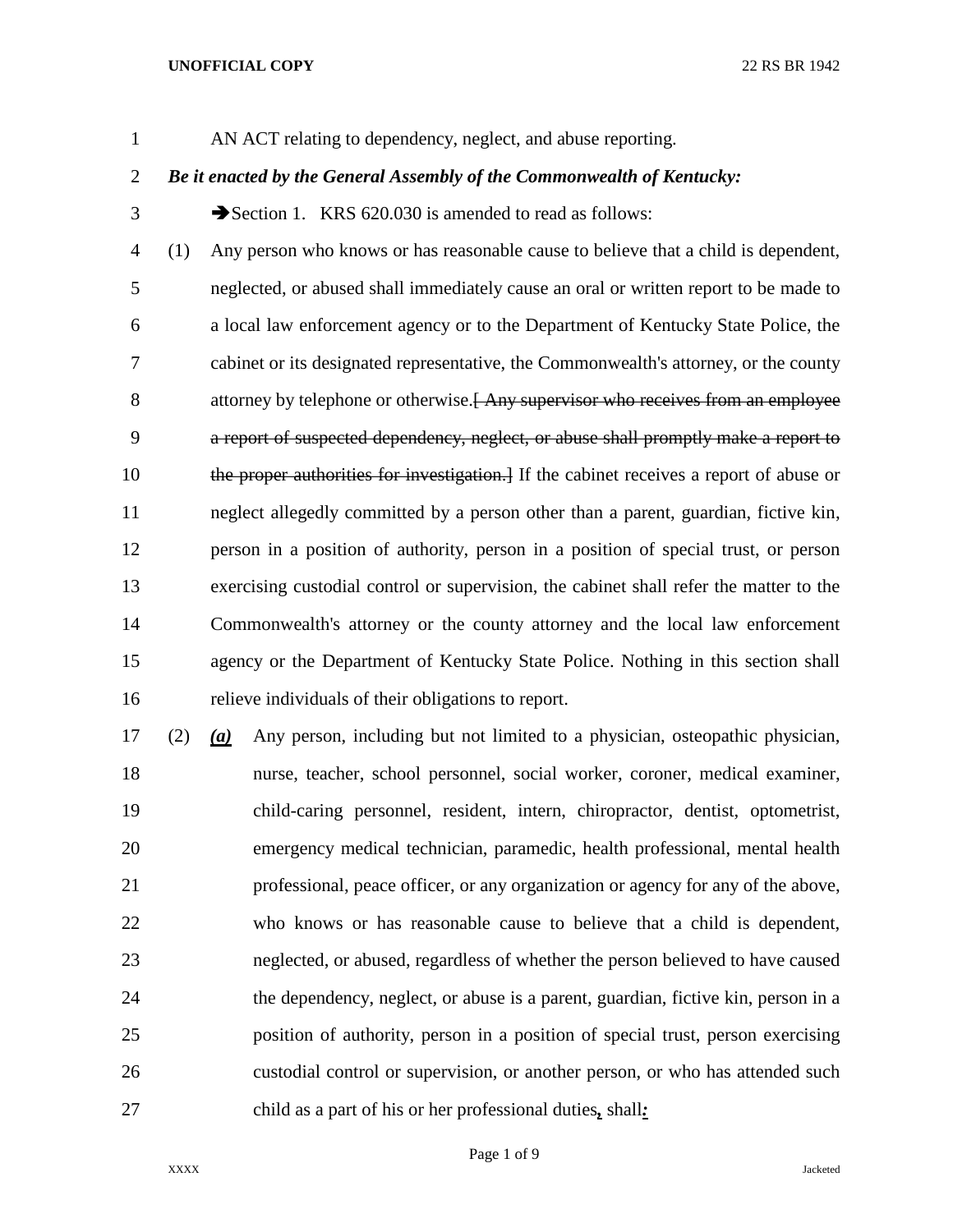| $\mathbf{1}$   | <b>Immediately make an oral report in accordance with subsection (1) of</b><br>1.             |
|----------------|-----------------------------------------------------------------------------------------------|
| $\overline{2}$ | this section;                                                                                 |
| 3              | 2.<br><b>Immediately notify the supervisor of the institution, school, facility,</b>          |
| 4              | <u>agency, or designated agent of the person in charge; and <math>\left\{\right\}</math></u>  |
| 5              | If requested, in addition to the report required in subsection $(1)$ or $(3)$ of<br><u>3.</u> |
| 6              | this section, file with the local law enforcement agency or the                               |
| 7              | Department of Kentucky State Police, the cabinet or its designated                            |
| 8              | representative, the Commonwealth's attorney, or county attorney within                        |
| 9              | forty-eight (48) hours of the original report a written report containing:                    |
| 10             | The names and addresses of the child and his or her parents<br>a.[(a)]                        |
| 11             | or other persons exercising custodial control or supervision;                                 |
| 12             | The child's age;<br>$b.$ [(b)]                                                                |
| 13             | The nature and extent of the child's alleged dependency,<br>$c.$ [(e)]                        |
| 14             | neglect, or abuse, including any previous charges of dependency,                              |
| 15             | neglect, or abuse, to this child or his or her siblings;                                      |
| 16             | The name and address of the person allegedly responsible for<br>$d.$ [(d)]                    |
| 17             | the abuse or neglect; and                                                                     |
| 18             | Any other information that the person making the report<br>$e.\text{[}(e)$                    |
| 19             | believes may be helpful in the furtherance of the purpose of this                             |
| 20             | section.                                                                                      |
| 21             | Upon notification, the supervisor or the designated agent, if any, shall<br>(b)               |
| 22             | facilitate the cooperation of the institution, school, facility, or agency with               |
| 23             | the investigation of the report.                                                              |
| 24             | Any person who knowingly causes intimidation, retaliation, or obstruction<br>(c)              |
| 25             | in the investigation of the report shall be guilty of a Class A misdemeanor.                  |
| 26             | This section does not require more than one (1) report from any institution,<br>(d)           |
| 27             | school, facility, or agency.                                                                  |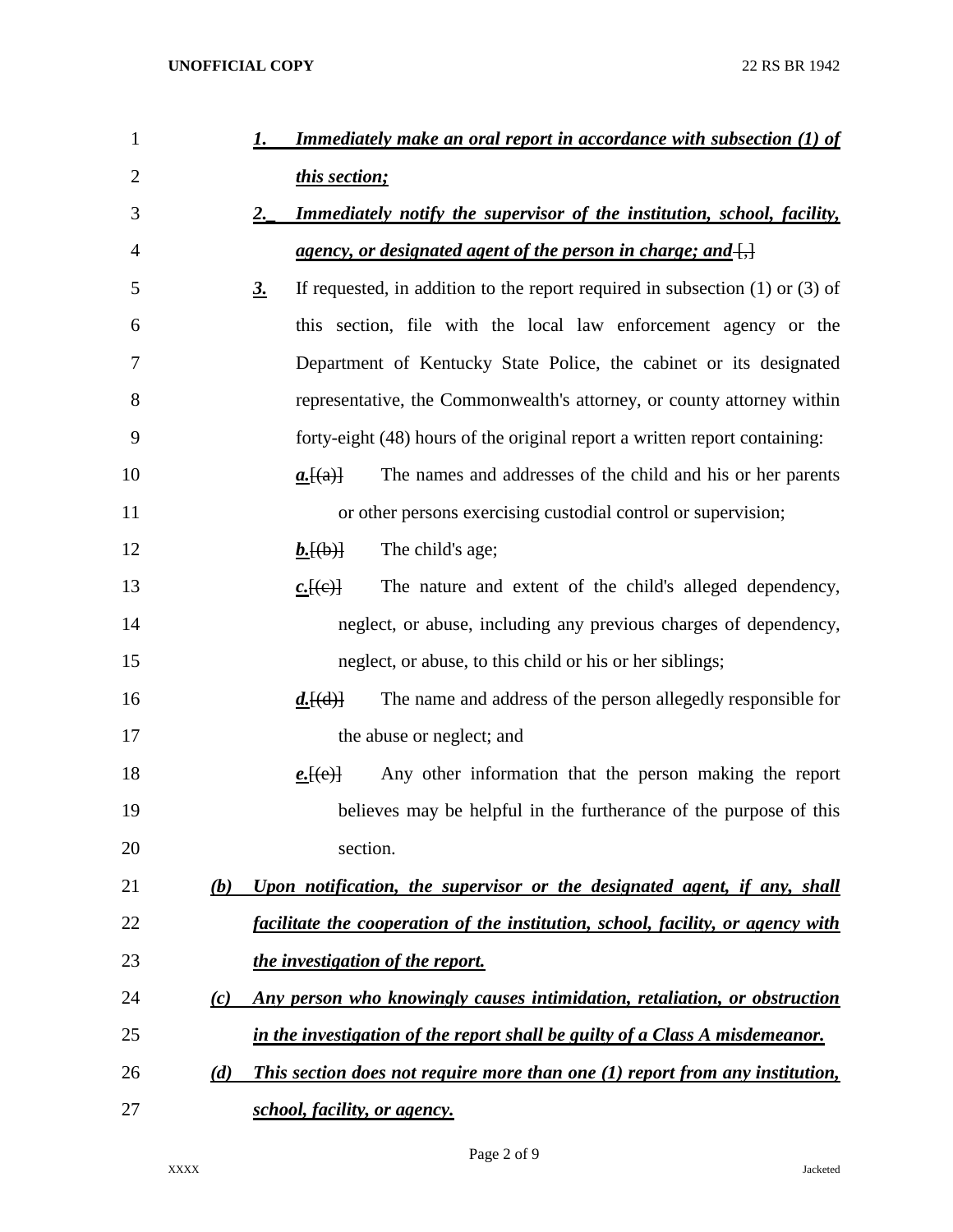## **UNOFFICIAL COPY** 22 RS BR 1942

 (3) Any person who knows or has reasonable cause to believe that a child is a victim of human trafficking as defined in KRS 529.010 shall immediately cause an oral or written report to be made to a local law enforcement agency or the Department of Kentucky State Police; or the cabinet or its designated representative; or the Commonwealth's attorney or the county attorney; by telephone or otherwise. This subsection shall apply regardless of whether the person believed to have caused the human trafficking of the child is a parent, guardian, fictive kin, person in a position of authority, person in a position of special trust, or person exercising custodial control or supervision. (4) Any person who knows or has reasonable cause to believe that a child is a victim of female genital mutilation as defined in KRS 508.125 shall immediately cause an oral or written report to be made by telephone or otherwise to: (a) A local law enforcement agency or the Department of Kentucky State Police; (b) The cabinet or its designated representative; or (c) The Commonwealth's attorney or the county attorney. This subsection shall apply regardless of whether the person believed to have caused the female genital mutilation of the child is a parent, guardian, or person exercising custodial control or supervision. (5) Neither the husband-wife nor any professional-client/patient privilege, except the attorney-client and clergy-penitent privilege, shall be a ground for refusing to report under this section or for excluding evidence regarding a dependent, neglected, or abused child or the cause thereof, in any judicial proceedings resulting from a report pursuant to this section. This subsection shall also apply in any criminal proceeding in District or Circuit Court regarding a dependent, neglected, or abused child. (6) The cabinet upon request shall receive from any agency of the state or any other agency, institution, or facility providing services to the child or his or her family, such cooperation, assistance, and information as will enable the cabinet to fulfill its

Page 3 of 9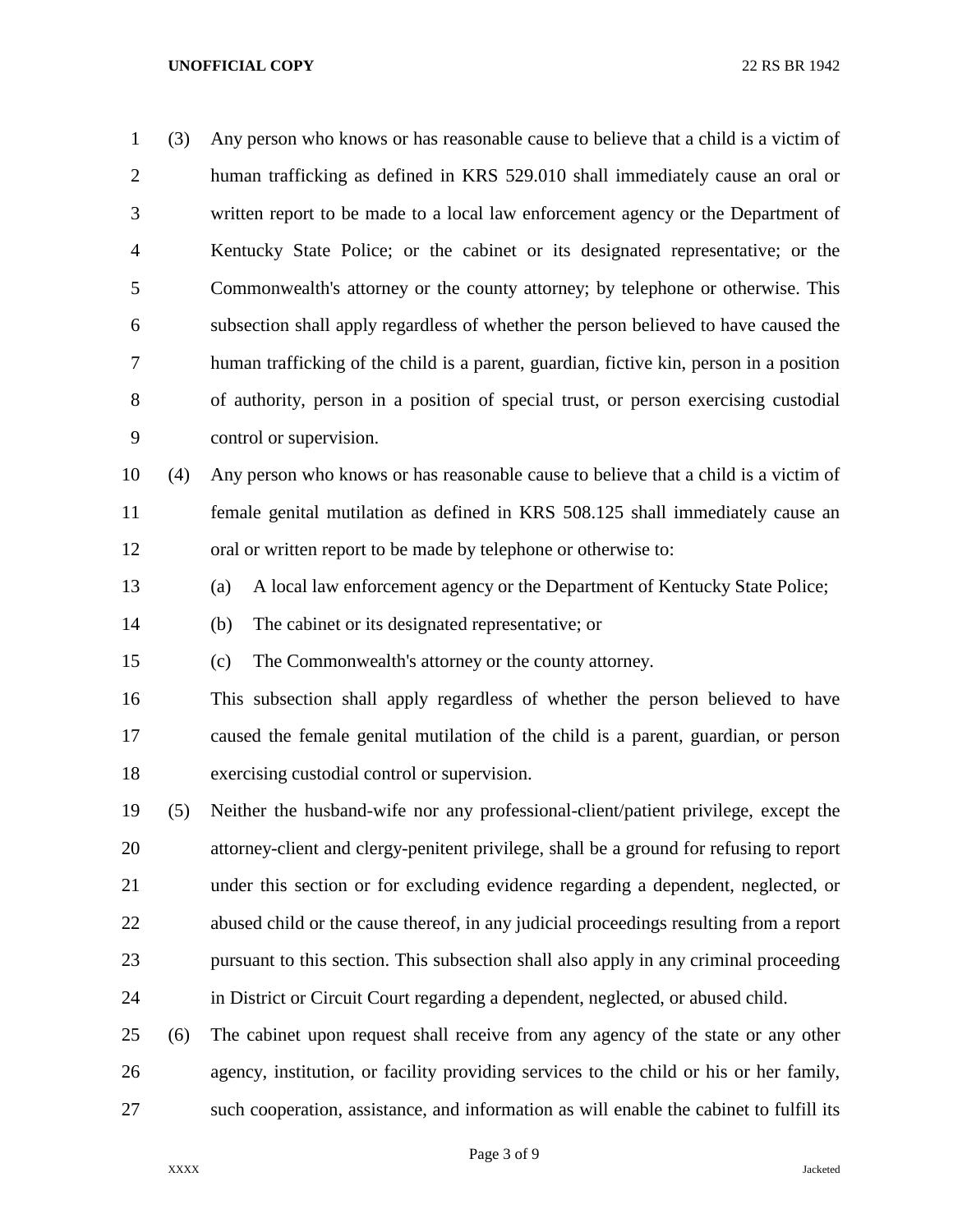## **UNOFFICIAL COPY** 22 RS BR 1942

| $\mathbf{1}$ |     |                                                                                     | responsibilities under KRS 620.030, 620.040, and 620.050.                            |  |
|--------------|-----|-------------------------------------------------------------------------------------|--------------------------------------------------------------------------------------|--|
| $\mathbf{2}$ | (7) | Nothing in this section shall limit the cabinet's investigatory authority under KRS |                                                                                      |  |
| 3            |     |                                                                                     | 620.050 or any other obligation imposed by law.                                      |  |
| 4            | (8) |                                                                                     | Any person who intentionally violates the provisions of this section shall be guilty |  |
| 5            |     | of a:                                                                               |                                                                                      |  |
| 6            |     | (a)                                                                                 | Class B misdemeanor for the first offense;                                           |  |
| 7            |     | (b)                                                                                 | Class A misdemeanor for the second offense; and                                      |  |
| 8            |     | (c)                                                                                 | Class D felony for each subsequent offense.                                          |  |
| 9            |     |                                                                                     | Section 2. KRS 620.040 is amended to read as follows:                                |  |
| 10           | (1) | (a)                                                                                 | Upon receipt of a report alleging abuse or neglect by a parent, guardian, fictive    |  |
| 11           |     |                                                                                     | kin, person in a position of authority, person in a position of special trust, or    |  |
| 12           |     |                                                                                     | person exercising custodial control or supervision, pursuant to KRS                  |  |
| 13           |     |                                                                                     | $620.030(1)$ or (2), or a report alleging a child is a victim of human trafficking   |  |
| 14           |     |                                                                                     | pursuant to KRS 620.030(3), the recipient of the report shall immediately            |  |
| 15           |     |                                                                                     | notify the cabinet or its designated representative, the local law enforcement       |  |
| 16           |     |                                                                                     | agency or the Department of Kentucky State Police, and the Commonwealth's            |  |
| 17           |     |                                                                                     | or county attorney of the receipt of the report unless they are the reporting        |  |
| 18           |     |                                                                                     | source]. If an agency is the reporting source, the recipient shall immediately       |  |
| 19           |     |                                                                                     | notify either the cabinet or its designated representative, the local law            |  |
| 20           |     |                                                                                     | enforcement agency, the Kentucky State Police, or the Commonwealth's or              |  |
| 21           |     |                                                                                     | county attorney of the receipt of the report.                                        |  |
| 22           |     | (b)                                                                                 | Based upon the allegation in the report, the cabinet shall immediately make an       |  |
| 23           |     |                                                                                     | initial determination as to the risk of harm and immediate safety of the child.      |  |
| 24           |     |                                                                                     | Based upon the level of risk determined, the cabinet shall investigate the           |  |
| 25           |     |                                                                                     | allegation or accept the report for an assessment of family needs and, if            |  |
| 26           |     |                                                                                     | appropriate, may provide or make referral to any community-based services            |  |
| 27           |     |                                                                                     | necessary to reduce risk to the child and to provide family support. A report of     |  |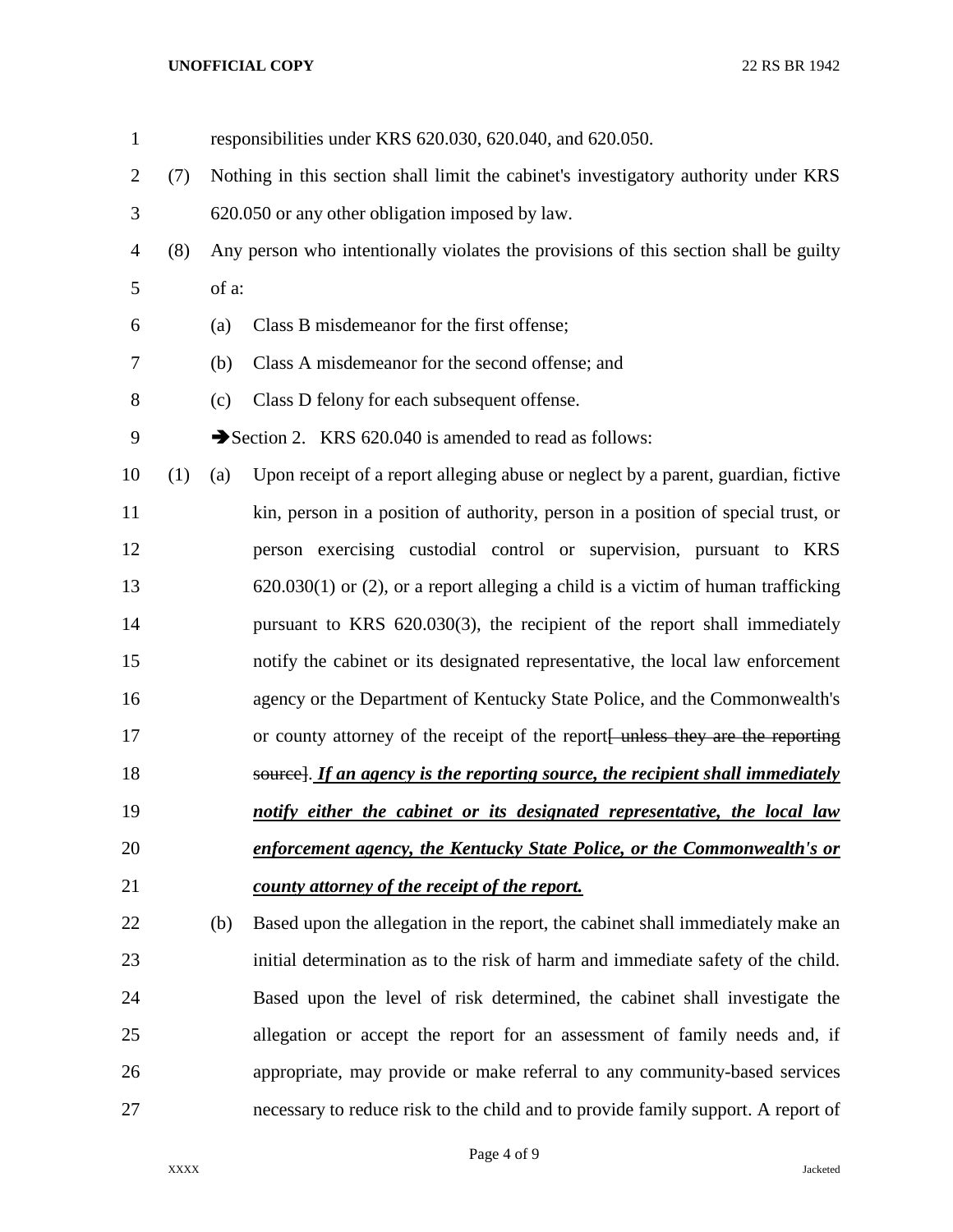sexual abuse or human trafficking of a child shall be considered high risk and shall not be referred to any other community agency. (c) The cabinet shall, within seventy-two (72) hours, exclusive of weekends and holidays, make a written report to the Commonwealth's or county attorney and 5 the local <u>law</u> enforcement agency or the Department of Kentucky State Police concerning the action that has been taken on the investigation. (d) If the report alleges abuse or neglect by someone other than a parent, guardian, fictive kin, person in a position of authority, person in a position of special trust, or person exercising custodial control or supervision, or the human trafficking of a child, the cabinet shall immediately notify the Commonwealth's or county attorney and the local law enforcement agency or 12 the Department of Kentucky State Police. (2) (a) Upon receipt of a report alleging dependency pursuant to KRS 620.030(1) and (2), the recipient shall immediately notify the cabinet or its designated representative. (b) Based upon the allegation in the report, the cabinet shall immediately make an initial determination as to the risk of harm and immediate safety of the child. Based upon the level of risk, the cabinet shall investigate the allegation or accept the report for an assessment of family needs and, if appropriate, may provide or make referral to any community-based services necessary to reduce risk to the child and to provide family support. A report of sexual abuse or human trafficking of a child shall be considered high risk and shall not be referred to any other community agency. (c) The cabinet need not notify the local law enforcement agency or the Department of Kentucky State Police or *Commonwealth's or* county attorney[ **or Commonwealth's** attorney of reports made under this subsection unless the report involves the human trafficking of a child, in which case the notification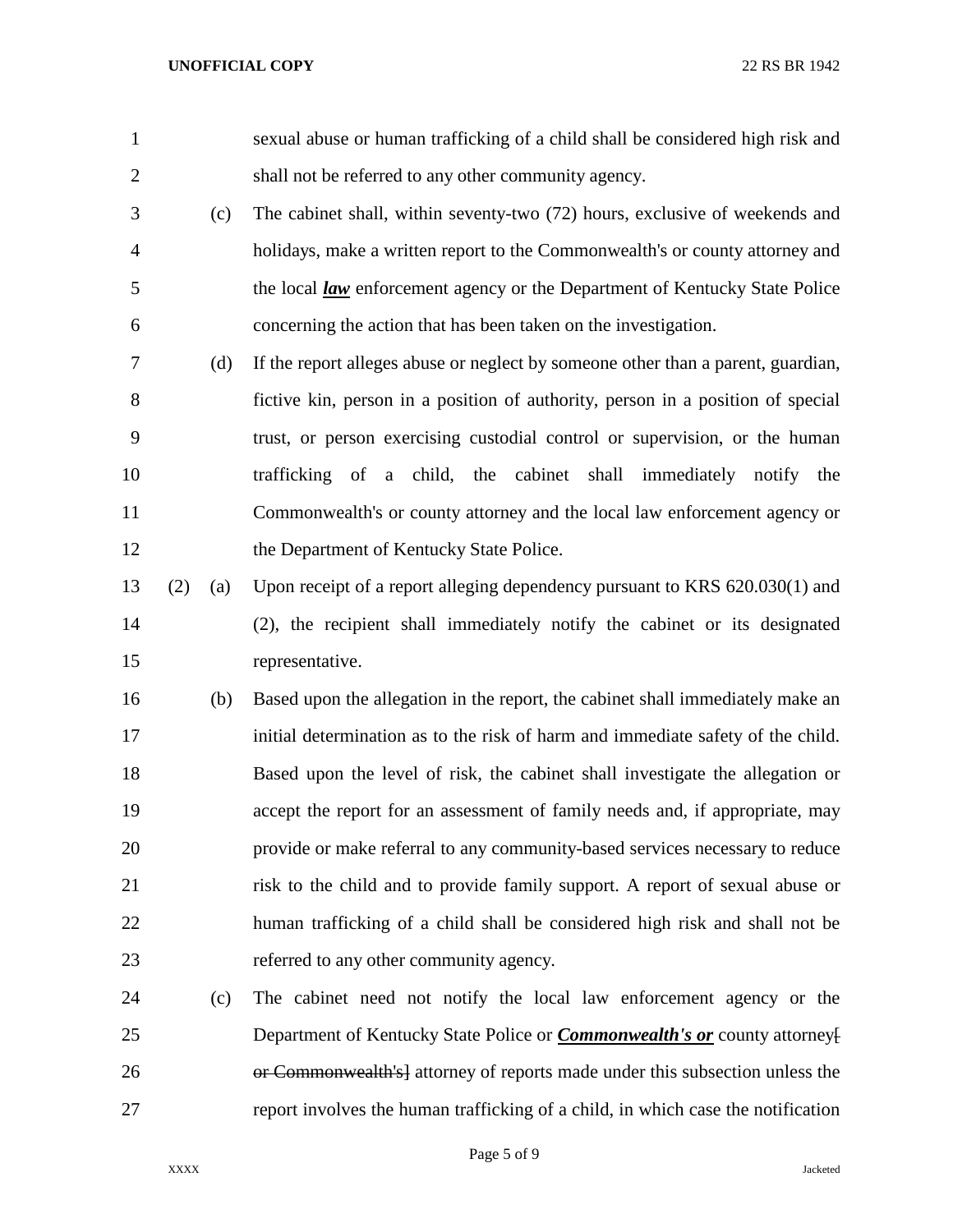1 shall be required.

 (3) If the cabinet or its designated representative receives a report of abuse by a person other than a parent, guardian, fictive kin, person in a position of authority, person in a position of special trust, or other person exercising custodial control or supervision of a child, it shall immediately notify the local law enforcement agency or the Department of Kentucky State Police and the Commonwealth's or county attorney of the receipt of the report and its contents, and they shall investigate the matter. The cabinet or its designated representative shall participate in an investigation of noncustodial physical abuse or neglect at the request of the local law enforcement agency or the Department of Kentucky State Police. The cabinet shall participate in all investigations of reported or suspected sexual abuse or human trafficking of a child.

 (4) School personnel or other persons listed in KRS 620.030(2) do not have the authority to conduct internal investigations in lieu of the official investigations outlined in this section.

 (5) (a) If, after receiving the report, the law enforcement officer, the cabinet, or its designated representative cannot gain admission to the location of the child, a search warrant shall be requested from, and may be issued by, the judge to the appropriate law enforcement official upon probable cause that the child is dependent, neglected, or abused. If, pursuant to a search under a warrant, a child is discovered and appears to be in imminent danger, the child may be removed by the law enforcement officer.

 (b) If a child who is in a hospital or under the immediate care of a physician appears to be in imminent danger if he or she is returned to the persons having custody of him or her, the physician or hospital administrator may hold the child without court order, provided that a request is made to the court for an emergency custody order at the earliest practicable time, not to exceed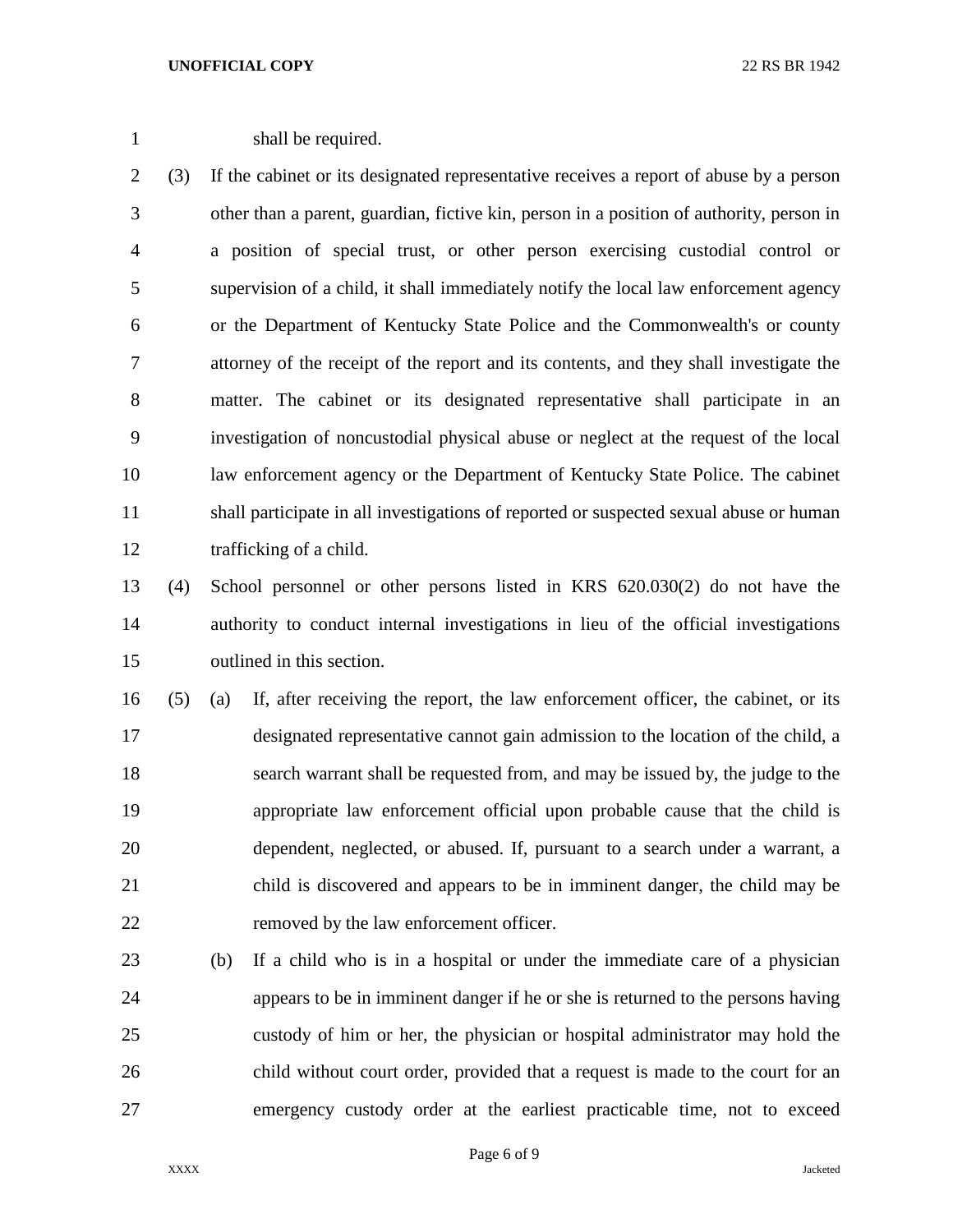seventy-two (72) hours.

- (c) Any appropriate law enforcement officer may take a child into protective custody and may hold that child in protective custody without the consent of the parent or other person exercising custodial control or supervision if there exist reasonable grounds for the officer to believe that the child is in danger of imminent death or serious physical injury, is being sexually abused, or is a victim of human trafficking and that the parents or other person exercising custodial control or supervision are unable or unwilling to protect the child. The officer or the person to whom the officer entrusts the child shall, within twelve (12) hours of taking the child into protective custody, request the court 11 to issue an emergency custody order.
- (d) When a law enforcement officer, hospital administrator, or physician takes a child into custody without the consent of the parent or other person exercising custodial control or supervision, he or she shall provide written notice to the parent or other person stating the reasons for removal of the child. Failure of the parent or other person to receive notice shall not, by itself, be cause for civil or criminal liability.
- (6) To the extent practicable and when in the best interest of a child alleged to have been abused, interviews with the child shall be conducted at a children's advocacy center.
- (7) (a) One (1) or more multidisciplinary teams may be established in every county or group of contiguous counties.
- (b) Membership of the multidisciplinary team shall include but shall not be limited to social service workers employed by the Cabinet for Health and Family Services and law enforcement officers. Additional team members may include Commonwealth's and county attorneys, children's advocacy center staff, mental health professionals, medical professionals, victim advocates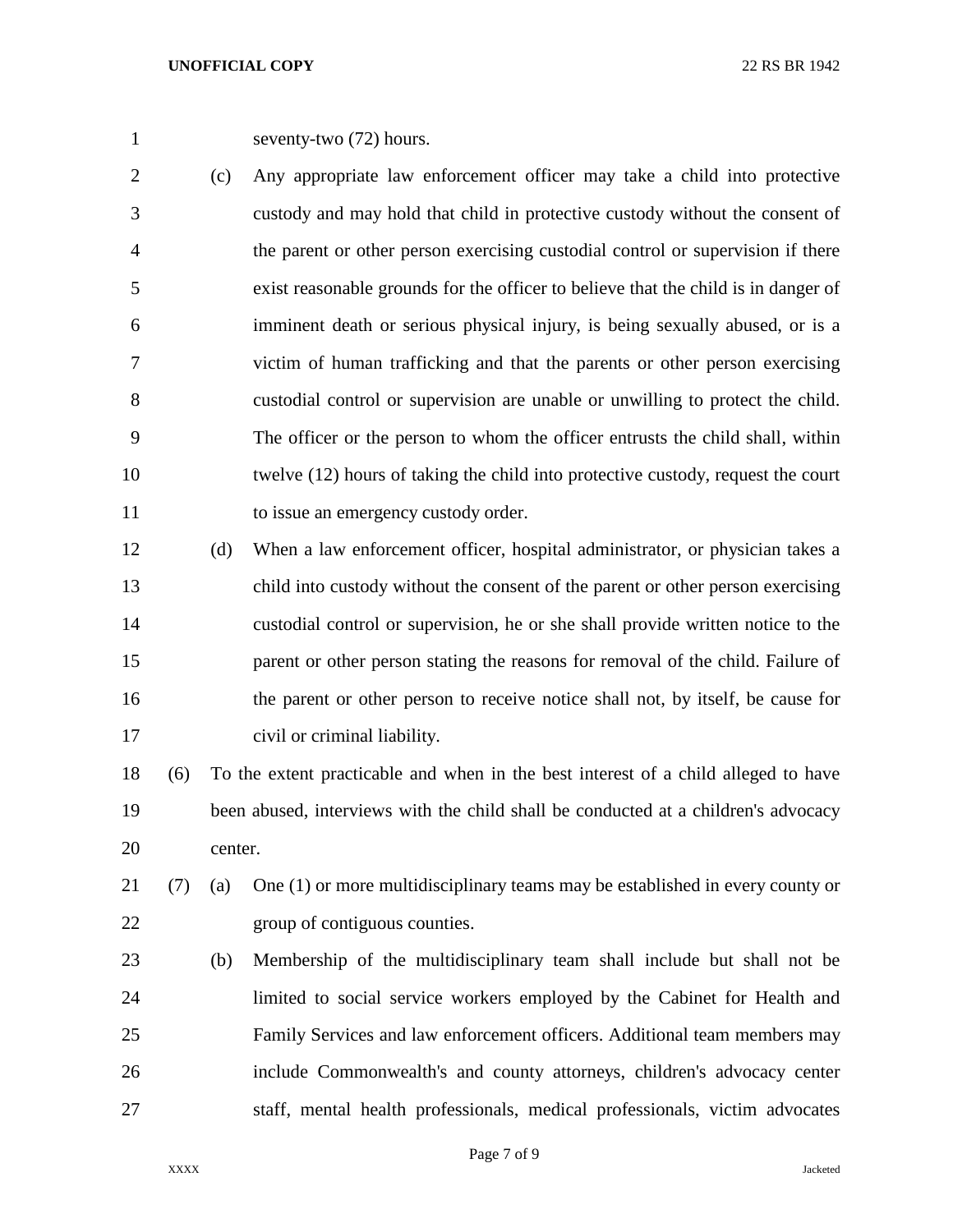including advocates for victims of human trafficking, educators, and other related professionals, as deemed appropriate.

- (c) The multidisciplinary team shall review child sexual abuse cases and child human trafficking cases involving commercial sexual activity referred by participating professionals, including those in which the alleged perpetrator does not have custodial control or supervision of the child or is not responsible for the child's welfare. The purpose of the multidisciplinary team shall be to review investigations, assess service delivery, and to facilitate efficient and appropriate disposition of cases through the criminal justice system.
- (d) The team shall hold regularly scheduled meetings if new reports of sexual abuse or child human trafficking cases involving commercial sexual activity are received or if active cases exist. At each meeting, each active case shall be presented and the agencies' responses assessed.
- (e) The multidisciplinary team shall provide an annual report to the public of nonidentifying case information to allow assessment of the processing and disposition of child sexual abuse cases and child human trafficking cases involving commercial sexual activity.
- (f) Multidisciplinary team members and anyone invited by the multidisciplinary team to participate in a meeting shall not divulge case information, including information regarding the identity of the victim or source of the report. Team members and others attending meetings shall sign a confidentiality statement that is consistent with statutory prohibitions on disclosure of this information.
- (g) The multidisciplinary team shall, pursuant to KRS 431.600 and 431.660, develop a local protocol consistent with the model protocol issued by the Kentucky Multidisciplinary Commission on Child Sexual Abuse. The local team shall submit the protocol to the commission for review and approval.